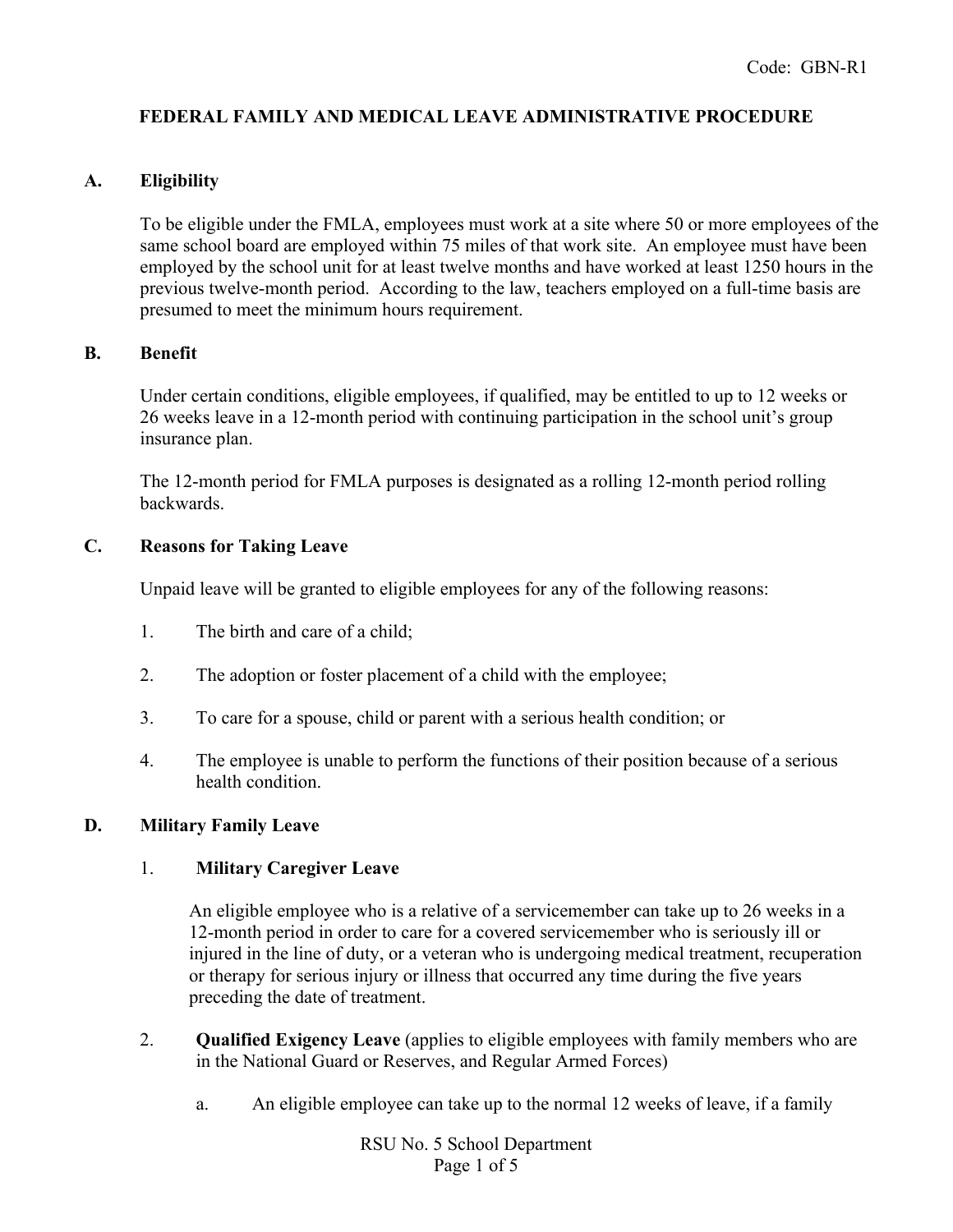member who is a member of the National Guard or Reserve is called up to active duty on a contingency mission.

- b. Qualifying exigencies include:
	- 1) Short-notice deployment;
	- 2) Military events and related activities;
	- 3) Childcare and school activities;
	- 4) Financial and legal arrangements;
	- 5) Counseling;
	- 6) Rest and recuperation;
	- 7) Post-deployment activities; and
	- 8) Additional activities agreed to by the employer and the employee.

### **E. Substitution of Paid Leave**

Any leave taken for FMLA-qualifying purposes (including leave taken under employment policies, bargaining agreements, or contracts) shall also be applied to an employee's annual FMLA entitlement. When paid leave taken for FMLA-qualifying purposes is exhausted, the balance of FMLA leave shall be unpaid.

### **F. FMLA Leave When Both Spouses Are School Unit Employees**

If both spouses are employed by RSU No. 5, they each are entitled to a total of 12 weeks of leave per year. Leave may be granted to only one spouse at a time unless it is taken: (1) for the birth of a child or to care for the child after birth; (2) for placement of a child for adoption or foster care or to care for the child after placement. In these cases, the leaves may run concurrently or overlap for a total of 12 weeks combined.

Eligible spouses employed by RSU No. 5 are also limited to a combined total of 26 workweeks of leave in a single 12-month period to care for a covered servicemember with a serious injury or illness (military caregiver leave) if each spouse is a parent, spouse, child, or next of kin of the servicemember. When spouses take military caregiver leaves as well as other FMLA leave in the same year, each spouse is subject to the combined limitations for the reasons for leave listed above.

### **G. Employee Notice Requirement**

The employee must follow the employer's standard notice and procedural policies for taking FMLA.

Except as provided elsewhere in this policy, an employee must submit an application for leave at least 30 days in advance when the leave is foreseeable or as soon as practicable if it is not foreseeable.

If an employee fails to provide 30 days' notice of foreseeable leave, the leave may be delayed to

RSU No. 5 School Department Page 2 of 5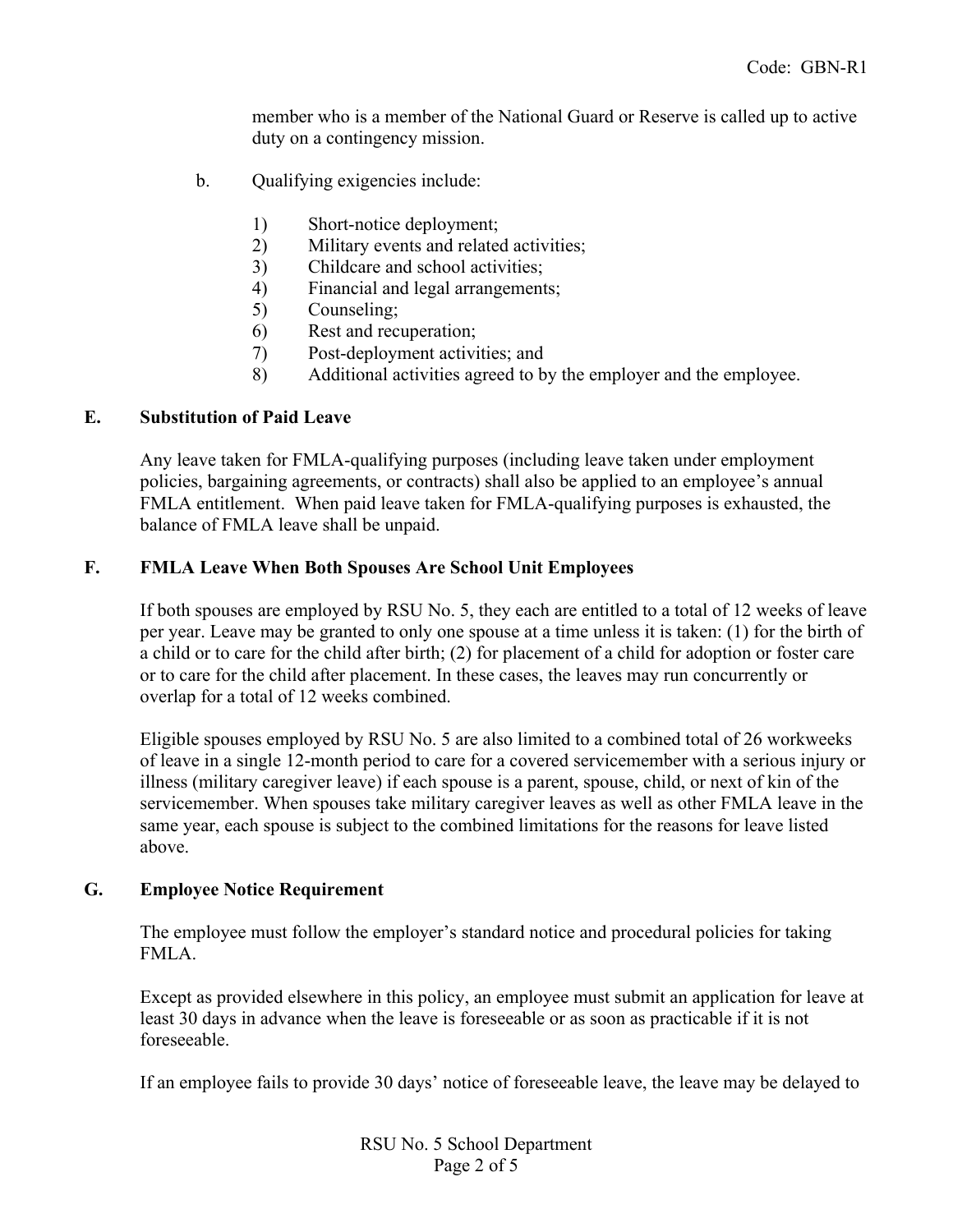start 30 days after notice is given, provided the employee had actual notice of the FMLA notice requirements.

When the need for FMLA leave is foreseeable fewer than 30 days in advance, or the need for FMLA leave is not foreseeable, and the employee fails to provide notice as soon as practicable, the extent to which FMLA leave may be delayed depends upon the facts of the particular case.

### **H. Medical Certification**

A sick leave request form is to be completed whenever an employee is absent from work for more than three days or when an employee has need to be absent from work for continuing treatment by (or under the supervision of) a health care provider.

The school unit will require medical certification to support a request for FMLA leave because of a serious health condition (at employee's expense).

If the leave request is due to the employee's serious health condition, the employee is required to provide medical certification stating the date the health condition commenced, the probable duration, the appropriate medical facts concerning the condition, and that the employee cannot perform the functions of their job.

If the leave request is due to the serious health condition of a family member, the employee is required to provide medical certification stating the date the health condition commenced, the probable duration, the appropriate medical facts concerning the condition, and an estimate of the time the employee will be needed to care for the family member.

If the leave request is for leave to care for a covered servicemember, the employee is required to provide certification of the date on which the serious medical condition or injury commenced, the probable duration, the appropriate medical facts within the knowledge of the health care provider regarding the condition or injury, and an estimate of the time the employee will be needed to care for the covered servicemember.

## **I. Notice for Leave Due to Active Duty or Call to Active Duty of Family Member**

In any case in which the necessity for leave is foreseeable, whether because the spouse or a son, daughter, or parent of the employee is on active duty or because of notification of an impending call or order to active duty in support of a contingency operation, the employee shall provide such notice to the employer as soon as is practicable.

## **J. Employer Notice Requirement (29 C.F.R. § 825.300)**

Employers are required to provide employees with notice explaining the FMLA through a poster and either a handbook or information upon hire. If an employee requests FMLA leave, an employer must provide notice to the employee within five business days of whether the employee meets the FMLA eligibility requirements. If an employee is not eligible to take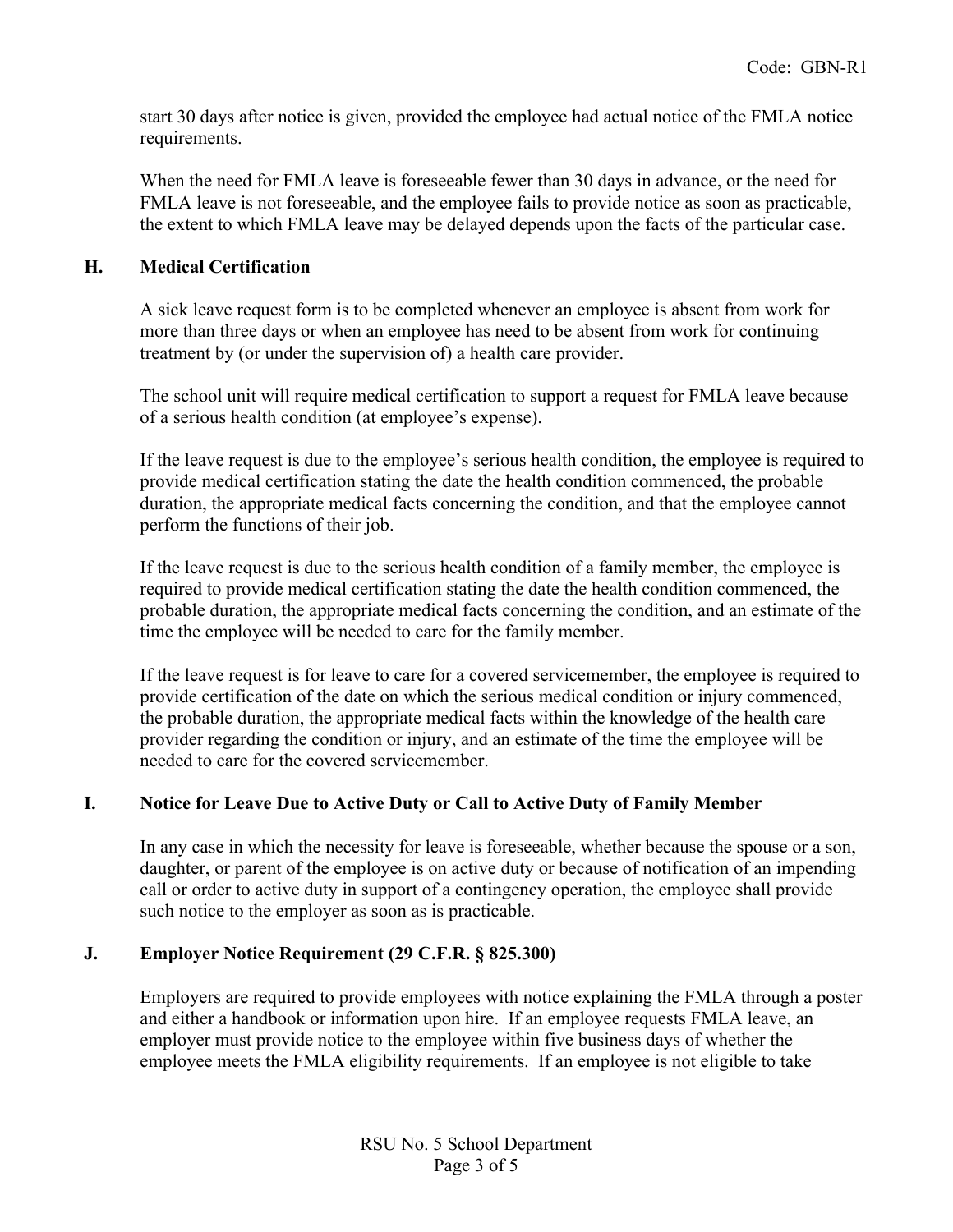FMLA, the employer must provide a reason. The employer must also provide a rights and responsibilities notice outlining expectations and obligations relating to FMLA leave. If the employer approves FMLA leave, it must provide the employee with a designation notice stating the amount of leave that will be counted against an employee's FMLA entitlement.

#### **K. Insurance**

An employee out on FMLA leave is entitled to continued participation in the appropriate group health plan, provided the employee continues paying the usual premiums throughout the leave period. An employee's eligibility to maintain health insurance coverage will lapse if the premium payment is more than 30 days late.

### **L. Return**

Upon return from FMLA leave, the employee will be restored to his/her previous position or to an equivalent position with equivalent pay, benefits, and other employment terms.

An employee returning from FMLA leave for his/her own serious health condition is required to submit medical certification that indicates fitness to return to work and ability to perform the functions of the job.

If the employee is unable to return to work because of his/her own serious health condition at the end of allowable FMLA leave, the Superintendent may consider a request for extension of unpaid leave and benefits on a case-by case basis. Unless an extension has been granted, failure to return to work upon the expiration of FMLA leave may subject the employee to immediate termination.

### **M. Special Rules for Instructional Employees**

Under federal regulations, certain special rules apply to instructional employees. These rules affect the taking of leave near the end of a semester and the taking of intermittent leave or leave on a reduced leave schedule.

#### **N. Interaction with Maine Law**

When an employee is eligible for leave under both the federal and Maine statutes, the applicable law shall be the one that provides the greater benefit.

An employee who is not eligible for federal FMLA leave may be eligible for leave under the Maine FMLA.

The school unit will analyze each request to determine eligibility for federal and/or Maine FMLA leave.